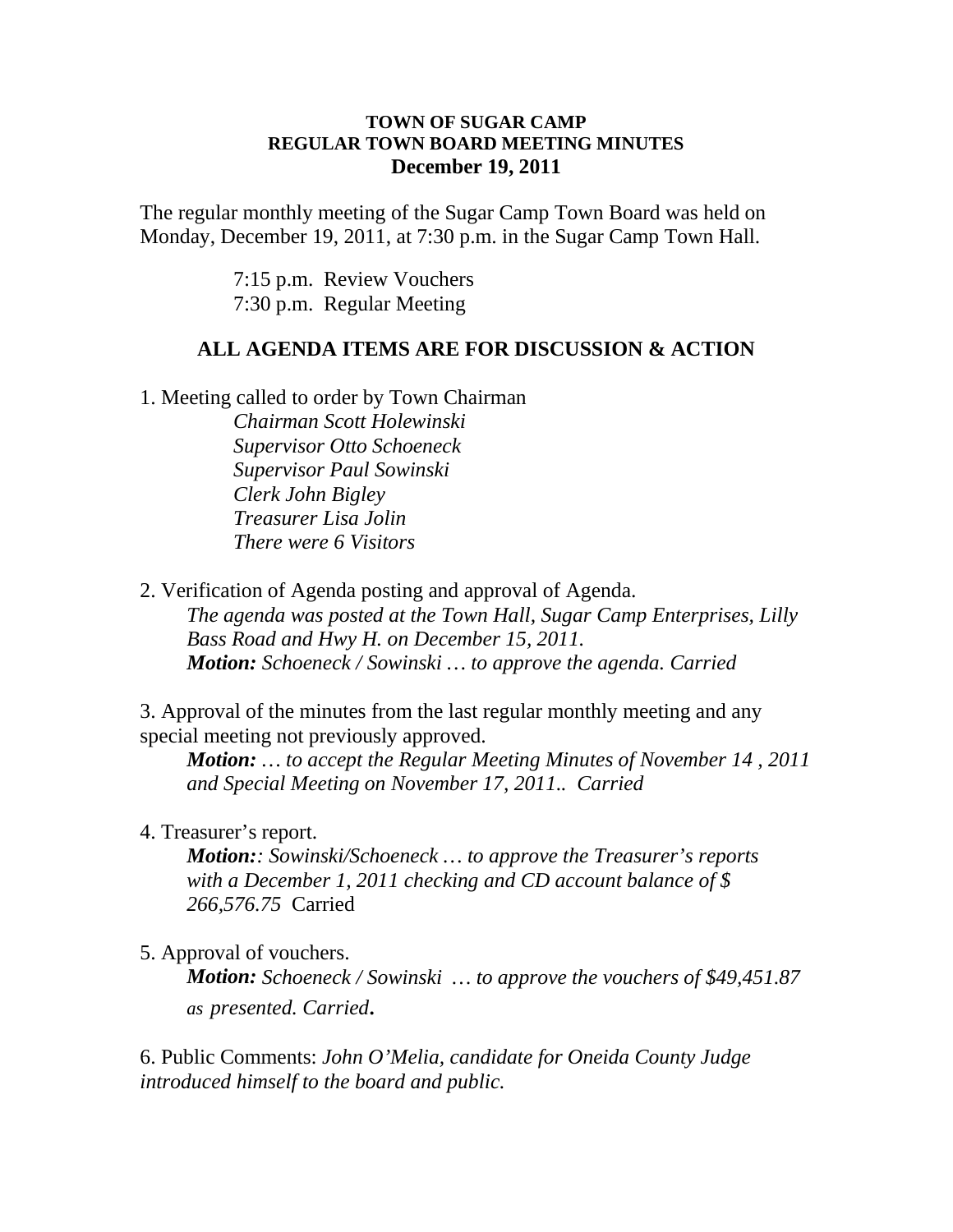7. Correspondences: Tri-County Council and Edward U. Demmer Memorial Library

*Each organization sent letter of Thanks for Town's financial support.*

8. Old Business: *None*

9. New Business:

A. Appointment of Poll Workers for 2012 & 2013

*Motion: Holewinski/Schoeneck to approve list as submitted by the Town Clerk. Carried A copy of the list is included with a copy of the minutes*

B. Administrative Review Permit from Richard Cebulak for a tourist rooming house on property at 7854 Chain Lake Road.

*Motion: Schoeneck/Sowinski… that the Town Board has no objection to the Administrative Review Permit from Richard Cebulak. Carried*

C. Preliminary 2 lot certified survey map of Louis Smith for property at 7952 Cty. D.

*Motion: Sowinski/Schoeneck …that the Town Board has no objection to the 2 lot certified survey map of Louis Smith. Carried.*

## D. Timber Dr. Turnaround

*No action was taken on this issue. Discussion with the owner on trading town property for property to construct a turn-around, the town would surrender its right a way.*

- E. Update of town hall roof *Motion: Schoeneck/Sowinski…to accept the adjusted roof plans. State approval was given for the revised plan. Carried*
- F. Crack Sealing for 2012

*Motion: Schoeneck/Sowinski…to accept bid for \$25,000 from Pitlik and Wick, Price to remain the same as in 2011. Carried*

## G. 5 Year Road Plan and Blackberry Lane repair status

*Motion: Schoeneck/Sowinski…to leave the 2012 road work as previously approved, to move Blackberry repair to 2013. Carried*

*Motion: Sowinski/Schoeneck …to accept bid for Board Walk for \$102,861.47 from Pitlik & Wick, work to be completed in 2012. Carried*

H. Polling Place